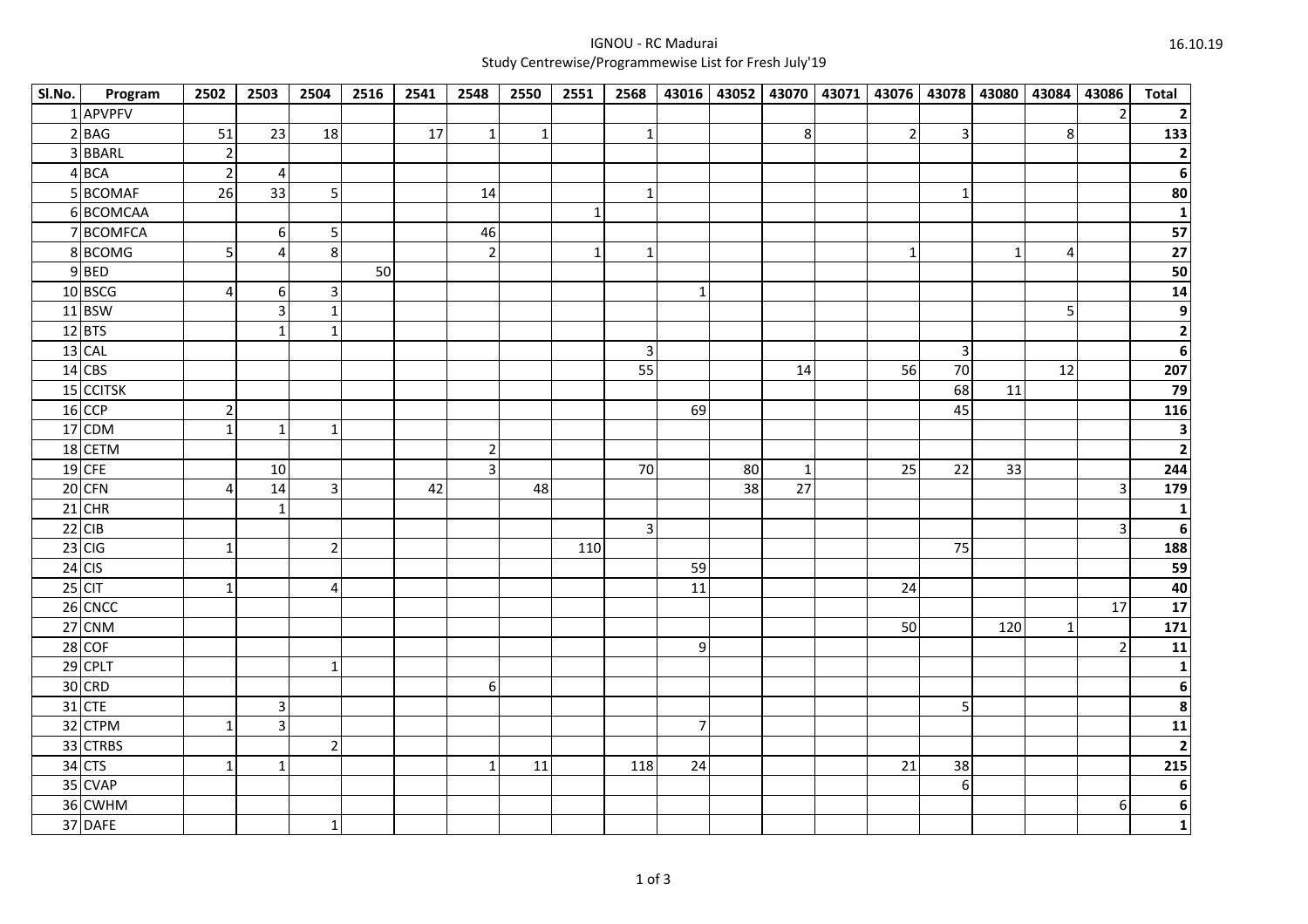## IGNOU - RC MaduraiStudy Centrewise/Programmewise List for Fresh July'19

| Sl.No. | Program       | 2502             | 2503           | 2504           | 2516         | 2541        | 2548           | 2550 | 2551 | 2568 |  |   |    |                | 43016 43052 43070 43071 43076 43078 43080 43084 43086 |                |                | <b>Total</b>                                               |
|--------|---------------|------------------|----------------|----------------|--------------|-------------|----------------|------|------|------|--|---|----|----------------|-------------------------------------------------------|----------------|----------------|------------------------------------------------------------|
|        | $38$ DCE      | $\mathbf{1}$     | 29             |                |              |             |                |      |      |      |  |   |    |                |                                                       |                |                | 32                                                         |
|        | 39 DDT        |                  |                |                |              |             |                |      |      |      |  |   |    |                |                                                       |                | $\overline{2}$ | $\overline{2}$                                             |
|        | 40 DECE       | 12               | $\overline{2}$ | $\overline{4}$ |              |             |                |      |      |      |  |   |    |                |                                                       |                | 18             | 36                                                         |
|        | 41 DEVMT      |                  |                | $\mathbf{1}$   |              |             |                |      |      |      |  |   |    |                |                                                       |                |                | $1\vert$                                                   |
|        | 42 DNHE       | 28               | 25             | $\,8\,$        |              |             |                |      |      |      |  |   |    |                |                                                       |                |                | 61                                                         |
|        | $43$ DTS      | $\mathbf{1}$     |                |                |              |             |                |      |      |      |  |   |    | $\mathbf{1}$   |                                                       |                |                | $\overline{2}$                                             |
|        | 44 DVAPFV     |                  |                |                |              |             |                |      |      |      |  |   |    |                |                                                       |                | $\overline{2}$ | $\overline{2}$                                             |
|        | 45 MADVS      | $\mathbf{1}$     |                |                |              |             |                |      |      |      |  |   |    |                |                                                       |                |                | $\overline{\mathbf{1}}$                                    |
|        | 46 MAEDU      |                  |                |                | $\mathbf{1}$ |             |                |      |      |      |  |   |    |                |                                                       |                |                | $\mathbf{1}$                                               |
|        | 47 MAH        | $\boldsymbol{9}$ | 6              |                |              |             |                |      |      |      |  |   |    |                |                                                       |                |                | 15                                                         |
|        | 48 MARD       | $\overline{2}$   |                |                |              |             |                |      |      |      |  |   |    |                |                                                       |                |                | $\overline{2}$                                             |
|        | 49 MCA        | 4                | $6 \mid$       | $\overline{2}$ |              |             |                |      |      |      |  |   |    |                |                                                       |                |                | $\overline{12}$                                            |
|        | 50 MCOM       | $\boldsymbol{9}$ | 8 <sup>1</sup> | 8              |              |             |                |      |      |      |  |   |    | $\mathbf 1$    |                                                       | $\overline{2}$ |                | $\begin{array}{c c}\n\hline\n28 \\ \hline\n1\n\end{array}$ |
|        | 51 MCOMFT     | $\mathbf{1}$     |                |                |              |             |                |      |      |      |  |   |    |                |                                                       |                |                |                                                            |
|        | 52 MEC        | 5                | 9              |                |              |             |                |      |      |      |  | 1 |    |                |                                                       |                |                | $\overline{15}$                                            |
|        | $53$ MEG      |                  | $\overline{7}$ | $\mathbf 1$    |              |             | -1             |      |      |      |  |   |    | $\overline{2}$ |                                                       | 9              |                | $\overline{20}$                                            |
|        | 54 MGPS       | 1                | $\mathbf{1}$   |                |              |             |                |      |      |      |  |   |    |                |                                                       |                |                | $\overline{2}$                                             |
|        | 55 MHD        |                  | 14             |                |              |             |                |      |      |      |  |   |    |                |                                                       |                |                | 14                                                         |
|        | 56 MP         | $\overline{2}$   | 12             | 6              |              |             | 1              |      |      |      |  |   |    |                |                                                       |                |                | $\overline{21}$                                            |
|        | 57 MPA        | 13               | 11             |                |              |             |                |      |      |      |  |   |    |                |                                                       |                |                | $\overline{24}$                                            |
|        | <b>58 MPB</b> | 5                | $\overline{a}$ |                |              |             | $\overline{2}$ |      |      |      |  |   |    |                |                                                       |                |                | $\boxed{11}$                                               |
|        | 59 MPS        | 10               | 8 <sup>1</sup> |                |              | $\mathbf 1$ |                |      |      |      |  |   |    |                |                                                       |                |                | <u>19</u>                                                  |
|        | 60 MSCDFSM    |                  |                |                |              |             | $\overline{3}$ |      |      |      |  |   |    |                |                                                       |                |                | $\overline{\mathbf{3}}$                                    |
|        | 61 MSO        | 16               | $13\,$         |                |              |             |                |      |      |      |  |   |    |                |                                                       |                |                | $\overline{29}$                                            |
|        | 62 MSW        |                  | $\overline{3}$ |                |              |             |                |      |      |      |  |   |    |                |                                                       | $\mathbf 1$    |                | $\overline{4}$                                             |
|        | 63 MSWC       |                  |                |                |              |             |                |      |      |      |  |   |    |                |                                                       | $\overline{2}$ |                | $\overline{2}$                                             |
|        | 64 PGCCC      | $\mathbf 1$      | $\overline{2}$ |                |              |             |                |      |      |      |  |   |    |                |                                                       |                |                | 3                                                          |
|        | 65 PGCGI      |                  | 5 <sup>1</sup> |                |              |             |                |      |      |      |  |   |    |                |                                                       |                |                | 5                                                          |
|        | 66 PGDAC      |                  |                | $\overline{3}$ |              |             |                |      |      |      |  |   |    |                |                                                       |                |                | 3                                                          |
|        | 67 PGDAST     |                  |                |                |              |             |                |      |      |      |  |   | 22 |                |                                                       |                |                | 22                                                         |
|        | 68 PGDDM      | $\mathbf 1$      | 3 <sup>l</sup> |                |              |             |                |      |      |      |  |   |    |                |                                                       |                |                | 4                                                          |
|        | 69 PGDDVS     |                  |                | $\mathbf{1}$   |              |             |                |      |      |      |  |   |    |                |                                                       |                |                | $\mathbf{1}$                                               |
|        | 70 PGDEOH     |                  |                | $\mathbf{1}$   |              |             |                |      |      |      |  |   |    |                |                                                       |                |                |                                                            |
|        | 71 PGDESD     | $\overline{2}$   | $\mathbf{1}$   | $\overline{2}$ |              |             |                |      |      |      |  |   |    |                |                                                       |                |                | 5                                                          |
|        | 72 PGDFM      |                  | $\mathbf 1$    |                |              |             |                |      |      |      |  |   |    |                |                                                       |                |                | 1                                                          |
|        | 73 PGDGPS     |                  | $\mathbf{1}$   |                |              |             |                |      |      |      |  |   |    |                |                                                       |                |                | 1                                                          |
|        | 74 PGDHE      | $\mathbf{1}$     | $\overline{2}$ |                |              |             |                |      |      |      |  |   |    |                |                                                       |                |                | 3                                                          |